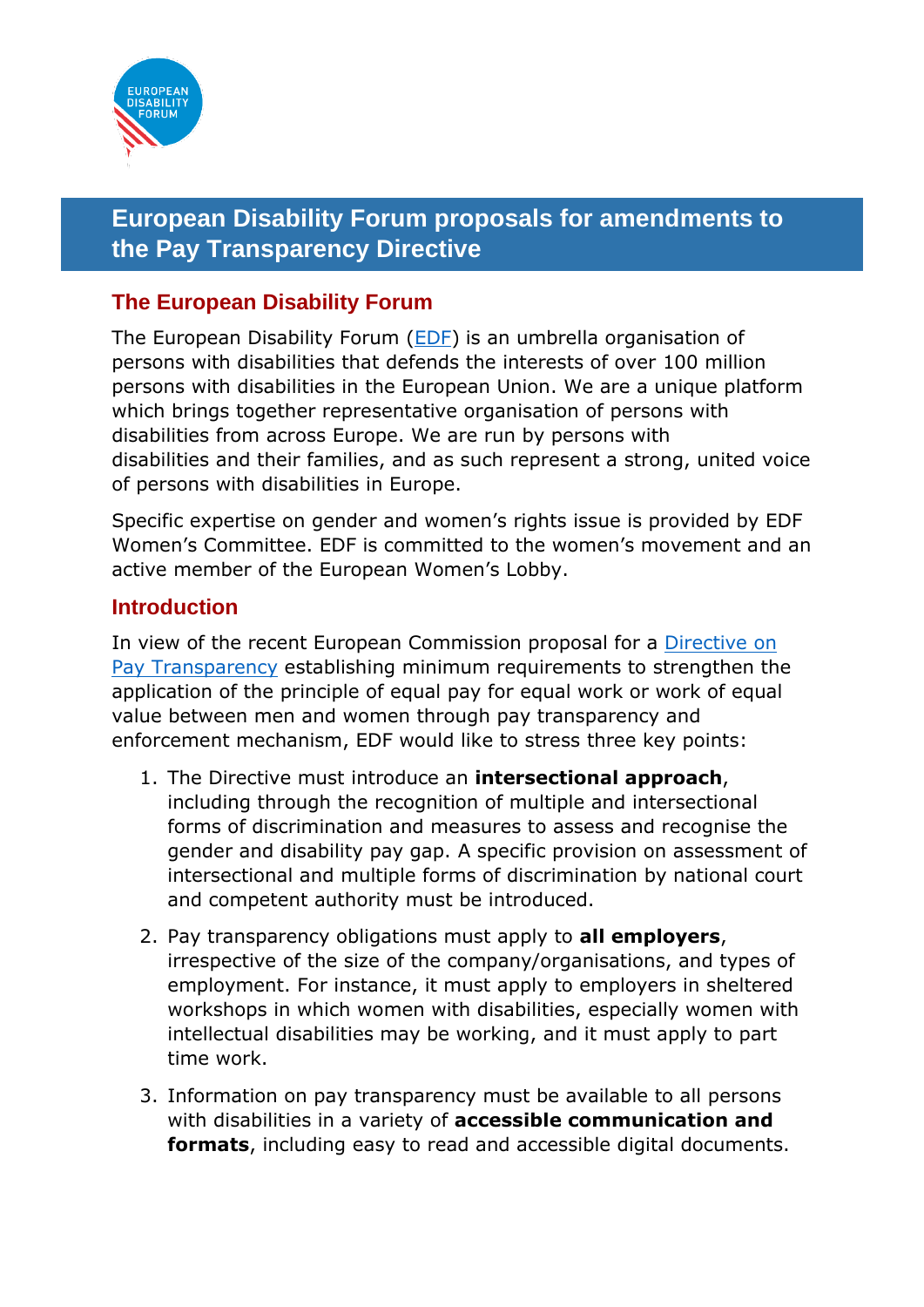## **Contents**

| European Disability Forum proposals for amendments to the Pay     |
|-------------------------------------------------------------------|
|                                                                   |
|                                                                   |
|                                                                   |
|                                                                   |
|                                                                   |
| Article 8. Reporting on pay gap between female and male workers - |
| Article 8. Reporting on pay gap between female and male workers - |
|                                                                   |
| Article 26. Monitoring and awareness-raising - Paragraph 37       |
|                                                                   |
|                                                                   |
|                                                                   |
|                                                                   |
|                                                                   |
|                                                                   |

# <span id="page-1-0"></span>**Proposed amendments**

## <span id="page-1-1"></span>**Article 2. Scope – Paragraph 2**

| This Directive applies to all     | This Directive applies to all     |
|-----------------------------------|-----------------------------------|
| workers who have an employment    | workers who have an employment    |
| contract or employment            | contract or employment            |
| relationship as defined by law,   | relationship as defined by law,   |
| collective agreements and/or      | collective agreements and/or      |
| practice in force in each Member  | practice in force in each Member  |
| State with consideration to the   | State with consideration to the   |
| case-law of the Court of Justice. | case-law of the Court of Justice. |
|                                   | This includes part-time           |
|                                   | workers, fixed-term contract      |
|                                   | workers or persons with a         |
|                                   | contract of employment or         |
|                                   | employment                        |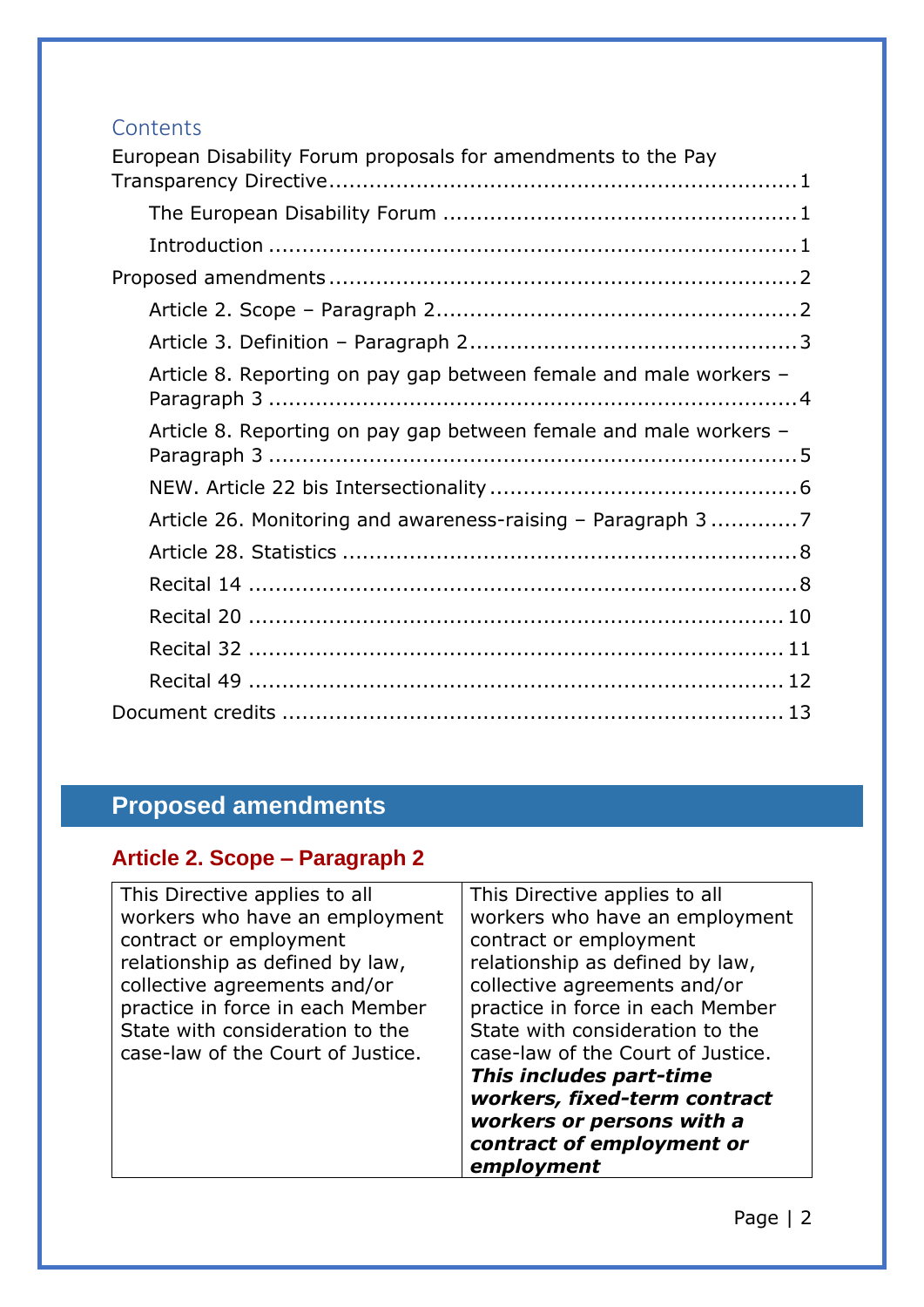|                                                                     | relationship with a temporary<br>agency. |
|---------------------------------------------------------------------|------------------------------------------|
| Justification:                                                      |                                          |
| On average, only 48.3% of women with disabilities are in employment |                                          |
| in the EU, compared with 53.3% of men with disabilities (EU-SILC    |                                          |
|                                                                     |                                          |

2017). When looking at full time employment, only 20,7% of women with disabilities are in full time employment, compared to 28,6% of men with disabilities (Gender Equality Index 2019). We recommend that article 2 paragraph 2 explicitly mentions that part time workers and fixed term contract works fall within the scope of the Convention, in line with paragraph 11 of the recital.

## <span id="page-2-0"></span>**Article 3. Definition – Paragraph 2**

| 2. For the purposes of this<br>Directive, discrimination includes:<br>(a) harassment and sexual<br>harassment, within the meaning of<br>Article 2(2) of Directive<br>2006/54/EC, as well as any less<br>favourable treatment based on a<br>person's rejection of or submission<br>to such conduct, when such<br>harassment or treatment relates to<br>or results from the exercise of the<br>rights provided for in this<br>Directive;<br>(b) instruction to discriminate<br>against persons on grounds of sex;<br>(c) any less favourable treatment<br>of a woman related to pregnancy<br>or maternity leave within the<br>meaning of Council Directive<br>92/85/EEC61.<br>Justification: | 2. For the purposes of this<br>Directive, discrimination includes:<br>(a) harassment and sexual<br>harassment, within the meaning of<br>Article 2(2) of Directive<br>2006/54/EC, as well as any less<br>favourable treatment based on a<br>person's rejection of or submission<br>to such conduct, when such<br>harassment or treatment relates to<br>or results from the exercise of the<br>rights provided for in this<br>Directive;<br>(b) instruction to discriminate<br>against persons on grounds of sex;<br>(c) any less favourable treatment<br>of a woman related to pregnancy<br>or maternity leave within the<br>meaning of Council Directive<br>92/85/EEC61;<br>(d) failure by the employer to<br>provide reasonable<br>accommodation to workers<br>with disabilities within the<br>meaning of Article 5 of<br>Directive 2000/78/EC. |
|--------------------------------------------------------------------------------------------------------------------------------------------------------------------------------------------------------------------------------------------------------------------------------------------------------------------------------------------------------------------------------------------------------------------------------------------------------------------------------------------------------------------------------------------------------------------------------------------------------------------------------------------------------------------------------------------|--------------------------------------------------------------------------------------------------------------------------------------------------------------------------------------------------------------------------------------------------------------------------------------------------------------------------------------------------------------------------------------------------------------------------------------------------------------------------------------------------------------------------------------------------------------------------------------------------------------------------------------------------------------------------------------------------------------------------------------------------------------------------------------------------------------------------------------------------|
|                                                                                                                                                                                                                                                                                                                                                                                                                                                                                                                                                                                                                                                                                            |                                                                                                                                                                                                                                                                                                                                                                                                                                                                                                                                                                                                                                                                                                                                                                                                                                                  |

The EU and all its Member States have ratified the [UN Convention on](https://www.un.org/development/desa/disabilities/convention-on-the-rights-of-persons-with-disabilities/convention-on-the-rights-of-persons-with-disabilities-2.html)  [the Rights of Persons with Disabilities](https://www.un.org/development/desa/disabilities/convention-on-the-rights-of-persons-with-disabilities/convention-on-the-rights-of-persons-with-disabilities-2.html) (CRPD). Article 2 of the CRPD recognises denial of reasonable accommodation is a form of discrimination on the basis of disability. In relation to employment, States Parties must "ensure that reasonable accommodation is provided to persons with disabilities in the workplace" (article 27(1)(i)). Although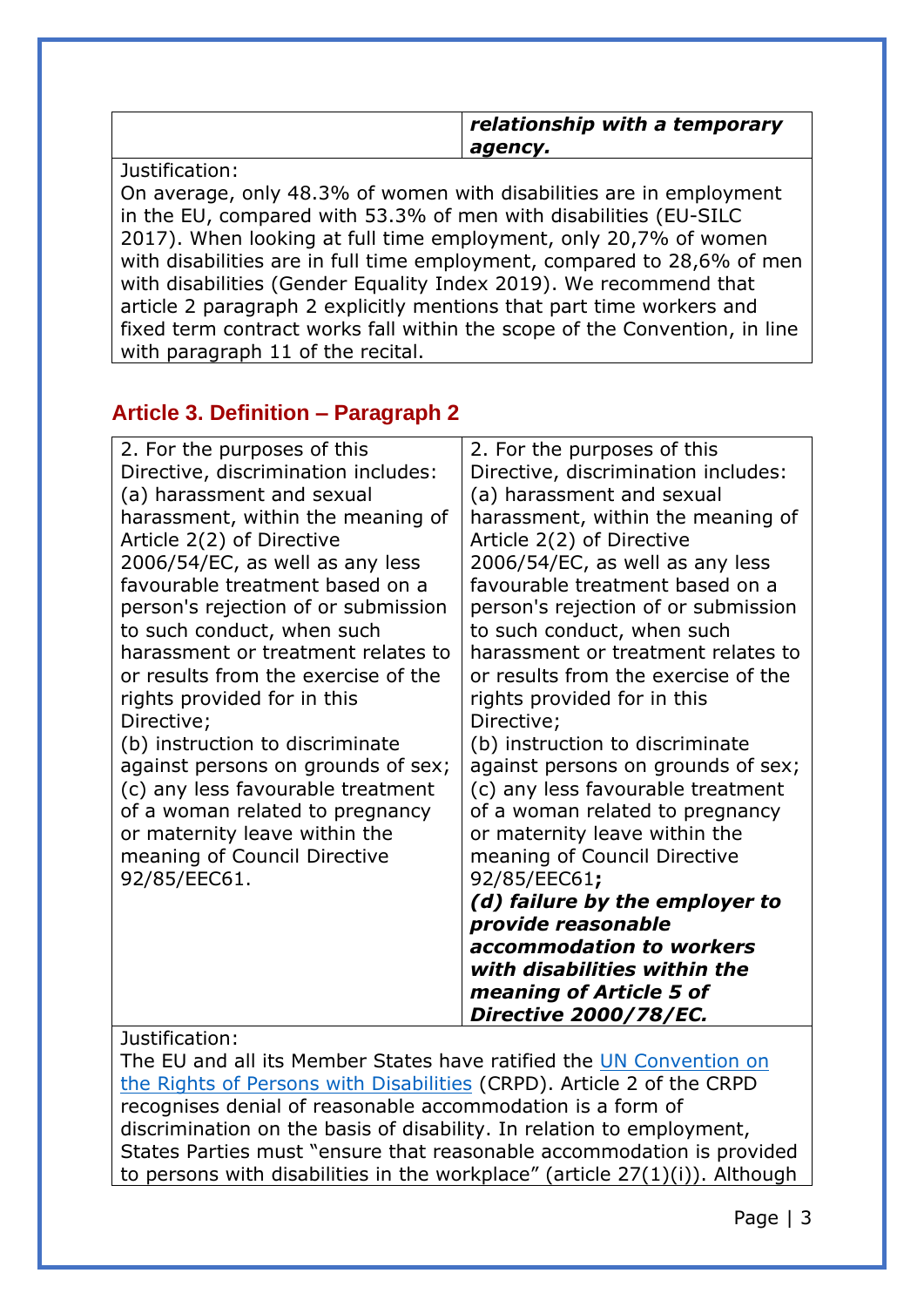Article 5 of Directive 2000/78/EC includes an obligation for employers to provide reasonable accommodation, this obligation is not implemented in compliance with the CRPD. A [Report on Equality and Non-](https://gallery.mailchimp.com/865a5bbea1086c57a41cc876d/files/f407f5b5-0784-4954-b570-2f56e8f10009/EDF_HUMANRIGHTSREPORT_iss3_accessible.pdf)[Discrimination](https://gallery.mailchimp.com/865a5bbea1086c57a41cc876d/files/f407f5b5-0784-4954-b570-2f56e8f10009/EDF_HUMANRIGHTSREPORT_iss3_accessible.pdf) published by EDF in 2019 found that only in five EU Member States, legal provisions on reasonable accommodation would qualify as complying with the CRPD. We recommend that the Directive on Pay Transparency specifically mentions the denial of reasonable accommodation as a form of discrimination, which may also affect women with disabilities.

## <span id="page-3-0"></span>**Article 8. Reporting on pay gap between female and male workers – Paragraph 3**

| 1. Employers with at least 250                                        | 1. Employers with at least 250                                   |
|-----------------------------------------------------------------------|------------------------------------------------------------------|
| workers shall provide the following                                   | workers shall provide the following                              |
| information concerning their                                          | information concerning their                                     |
| organisation, in accordance with                                      | organisation, in accordance with                                 |
| paragraphs 2, 3, and 5:                                               | paragraphs 2, 3, and 5:                                          |
| (a) the pay gap between all female<br>and male workers;               | (a) the pay gap between all female<br>and male workers;          |
| (b) the pay gap between all female                                    | (b new) the pay gap between                                      |
| and male workers in                                                   | female and male workers                                          |
| complementary or variable                                             | without disabilities and female                                  |
| components;                                                           | and male workers with                                            |
| (c) the median pay gap between                                        | disabilities when they have                                      |
| all female and male workers;                                          | communicated their disability                                    |
| (d) the median pay gap between                                        | to the employers;                                                |
| all female and male workers in                                        | (c) the pay gap between all female                               |
| complementary or variable                                             | and male workers in                                              |
| components;                                                           | complementary or variable                                        |
| (e) the proportion of female and                                      | components;                                                      |
| male workers receiving                                                | (d) the median pay gap between                                   |
| complementary or variable                                             | all female and male workers;                                     |
| components;                                                           | (e) the median pay gap between<br>all female and male workers in |
| (f) the proportion of female and<br>male workers in each quartile pay | complementary or variable                                        |
| band;                                                                 | components;                                                      |
| (g) the pay gap between female                                        | (f) the proportion of female and                                 |
| and male workers by categories of                                     | male workers receiving                                           |
| workers broken down by ordinary                                       | complementary or variable                                        |
| basic salary and complementary or                                     | components;                                                      |
| variable components.                                                  | (g) the proportion of female and                                 |
|                                                                       | male workers in each quartile pay                                |
|                                                                       | band;                                                            |
|                                                                       | (h) the pay gap between female                                   |
|                                                                       | and male workers by categories of                                |
|                                                                       | workers broken down by ordinary                                  |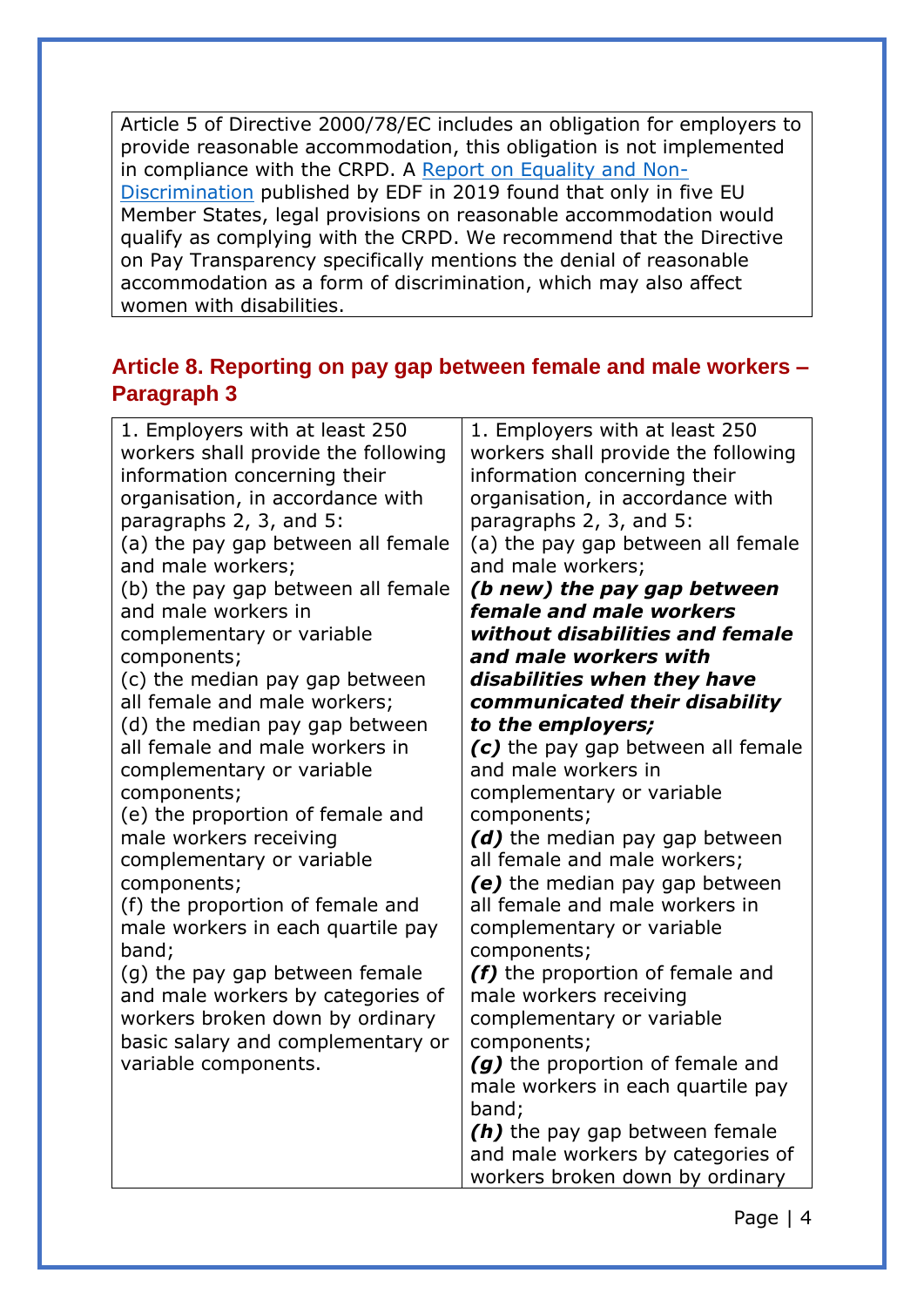| basic salary and complementary or |
|-----------------------------------|
| variable components.              |
|                                   |

Justification:

- Women with disabilities are affected by both the gender and disability pay gap. According to the [Gender Equality Index 2020,](https://eige.europa.eu/gender-equality-index/2020/domain/money/disability) the average mean monthly earning of women with disabilities was 1.734 EUR comparing to 2.368 EUR for men with disabilities and 1899 EUR for women with disabilities. The yearly mean equivalised net income of women with disabilities was on average 16.571 EUR, comparing to 17.273 EUR for men with disabilities, and 19.904 for women without disabilities.
- Under the Article 27(1)(b) of the CRPD, the EU and its members states have an obligation to protect the rights of persons "on an equal basis with others, to just and favourable conditions of work, including equal opportunities and equal remuneration for work of equal value."

We recommend that the Directive includes an obligation to provide information on the gender and disability pay gap faced by women with disabilities.

## <span id="page-4-0"></span>**Article 8. Reporting on pay gap between female and male workers – Paragraph 3**

| 3. The employer shall publish the<br>information referred to in<br>paragraph 1, points (a) to<br>(f) on an annual basis in a user-<br>friendly way on its website or shall<br>otherwise make it publicly<br>available. The information from the<br>previous four years, if available,<br>shall also be accessible upon<br>request. In addition, the employer<br>shall share this information with<br>the monitoring body referred to in<br>paragraph 6. | 3. The employer shall publish the<br>information referred to in<br>paragraph 1, points (a) to<br>(f) on an annual basis in a user-<br>friendly way on its website or shall<br>otherwise make it publicly<br>available. The information shall<br>be published in accessible<br>formats for persons with<br>disabilities in line with EU<br>harmonised accessibility<br>legislation. The information from<br>the previous four years, if<br>available, shall also be accessible<br>upon request. In addition, the<br>employer shall share this<br>information with the monitoring<br>body referred to in paragraph 6. |
|---------------------------------------------------------------------------------------------------------------------------------------------------------------------------------------------------------------------------------------------------------------------------------------------------------------------------------------------------------------------------------------------------------------------------------------------------------|---------------------------------------------------------------------------------------------------------------------------------------------------------------------------------------------------------------------------------------------------------------------------------------------------------------------------------------------------------------------------------------------------------------------------------------------------------------------------------------------------------------------------------------------------------------------------------------------------------------------|
|---------------------------------------------------------------------------------------------------------------------------------------------------------------------------------------------------------------------------------------------------------------------------------------------------------------------------------------------------------------------------------------------------------------------------------------------------------|---------------------------------------------------------------------------------------------------------------------------------------------------------------------------------------------------------------------------------------------------------------------------------------------------------------------------------------------------------------------------------------------------------------------------------------------------------------------------------------------------------------------------------------------------------------------------------------------------------------------|

Justification: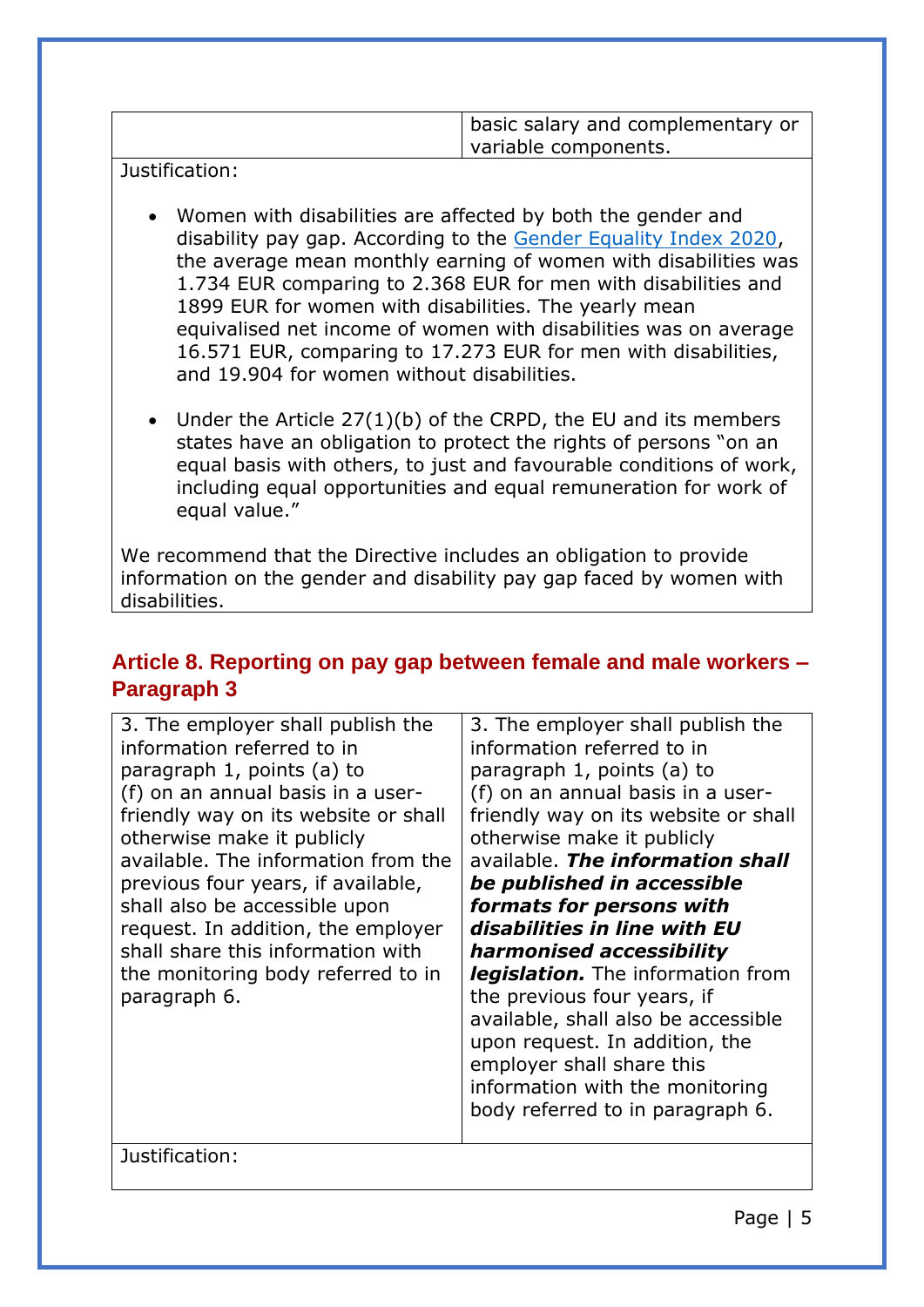The European Union has adopted in recent years a set of accessibility legislation for both the public and the private sectors, namely the [Web](https://eur-lex.europa.eu/eli/dir/2016/2102/oj)  [Accessibility Directive](https://eur-lex.europa.eu/eli/dir/2016/2102/oj) and the [European Accessibility Act.](https://eur-lex.europa.eu/legal-content/EN/TXT/?uri=uriserv:OJ.L_.2019.151.01.0070.01.ENG&toc=OJ:L:2019:151:TOC) These Directives are underpinned by harmonised European Standards, such as the [EN 301 549](https://www.etsi.org/deliver/etsi_en/301500_301599/301549/03.02.01_60/en_301549v030201p.pdf) on accessibility requirements for ICT products and services. Website owners must comply with the state of the art accessibility requirements in order to publish digital information in an accessible manner for persons with disabilities.

| <b>Member States shall take the</b>                            |
|----------------------------------------------------------------|
| necessary measures to ensure                                   |
| that in legal proceedings                                      |
| relating to the enforcement of                                 |
| rights and obligations relating                                |
| to equal pay between men and<br>women for the same work or     |
| work of equal value, the court<br>or other competent authority |
| duly assesses the existence of                                 |
| discrimination based on a                                      |
| combination of sex and another                                 |
| ground of discrimination                                       |
| protected under Directive                                      |
| 2000/43/EC or Directive                                        |
| 2000/78/EC and takes due                                       |
| account of such circumstances                                  |
| for substantive and procedural                                 |
| <i>purposes.</i>                                               |

## <span id="page-5-0"></span>**NEW. Article 22 bis Intersectionality**

#### Justification:

Many women face multiple and intersectional forms of discrimination, as recognised in paragraph 14 of the recital. This is the case of women with disabilities who face higher unemployment rate and discrimination than women without disabilities and men with disabilities, as recognised in the European Parliament resolution of 29 November 2018 on the situation of women with disabilities [\(2018/2685\(RSP\)\)](https://oeil.secure.europarl.europa.eu/oeil/popups/ficheprocedure.do?lang=en&reference=2018/2685(RSP)). Unfortunately, this is rarely recognised and addressed at national level. We recommend that the Directive specifically requests EU Member States to take measures to ensure that national courts and other competent authorities assess the existence of multiple and intersectional forms of discrimination.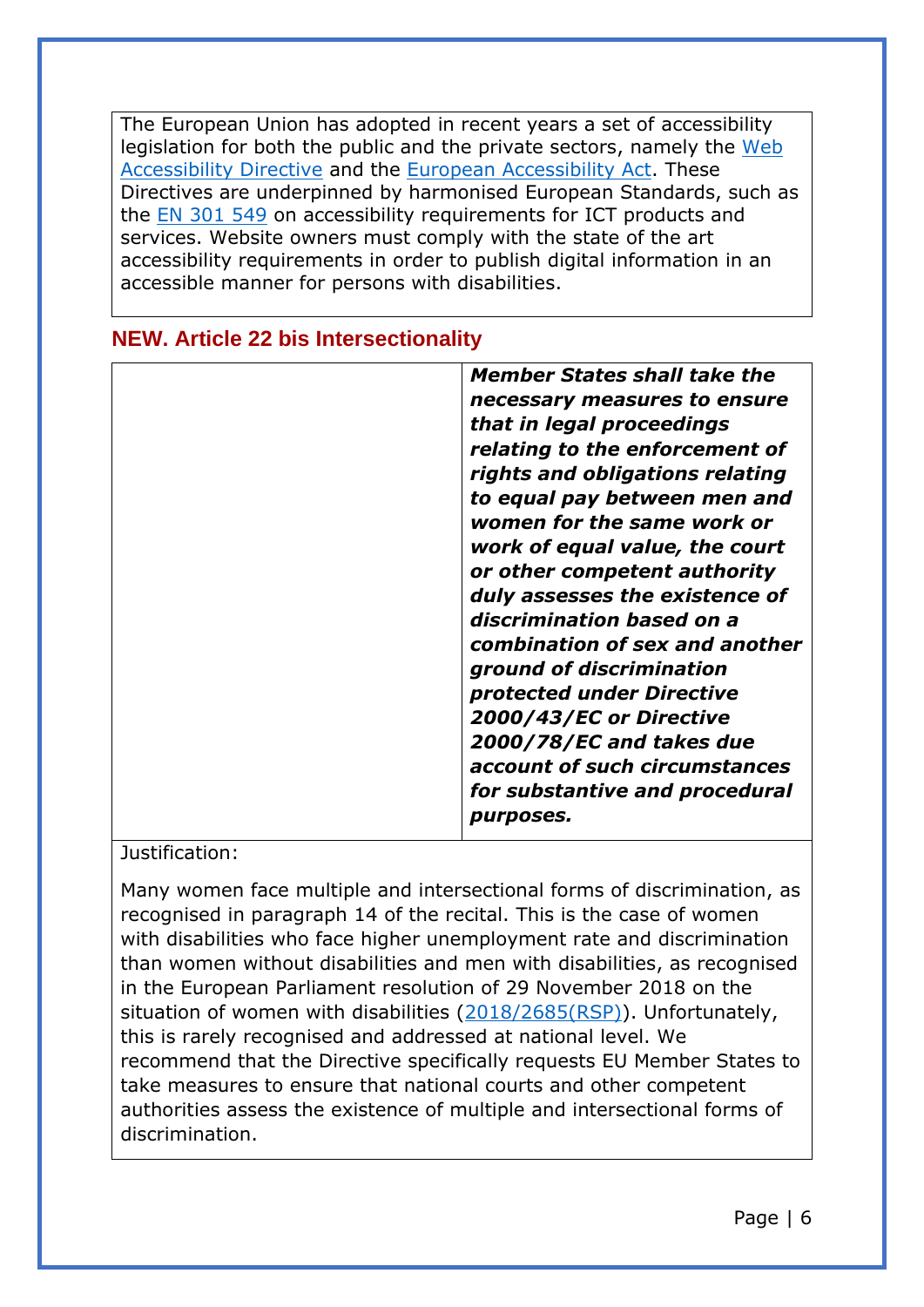## <span id="page-6-0"></span>**Article 26. Monitoring and awareness-raising – Paragraph 3**

| 3. Member States shall ensure that<br>the tasks of the monitoring body<br>include the following:<br>(a) to raise awareness among<br>public and private undertakings<br>and organisations, social partners<br>and the general public to promote<br>the principle of equal pay and the<br>right to pay transparency;<br>(b) to tackle the causes of the<br>gender pay gap and devise tools to<br>help analyse and assess pay<br>inequalities;<br>(c) to aggregate data received<br>from employers pursuant to Article<br>8(6), and publish this data in a<br>user-friendly manner;<br>(d) to collect the joint pay<br>assessment reports pursuant to<br>Article $9(3)$ ;<br>(e) to aggregate data on the<br>number and types of pay<br>discrimination claims brought<br>before the courts and complaints<br>brought before the competent<br>public authorities, including<br>equality bodies. | 3. Member States shall ensure that<br>the tasks of the monitoring body<br>include the following:<br>(a) to raise awareness among<br>public and private undertakings<br>and organisations, social partners<br>and the general public to promote<br>the principle of equal pay and the<br>right to pay transparency;<br>(b) to tackle the causes of the<br>gender pay gap and devise tools to<br>help analyse and assess pay<br>inequalities;<br>(c) to aggregate data received<br>from employers pursuant to Article<br>8(6), and publish this data in a<br>user-friendly manner and in an<br>accessible manner for persons<br>with disabilities in accordance<br>with EU harmonised<br>accessibility legislation;<br>(d) to collect the joint pay<br>assessment reports pursuant to<br>Article $9(3)$ ;<br>(e) to aggregate data on the<br>number and types of pay<br>discrimination claims brought<br>before the courts and complaints<br>brought before the competent<br>public authorities, including<br>equality bodies. |
|---------------------------------------------------------------------------------------------------------------------------------------------------------------------------------------------------------------------------------------------------------------------------------------------------------------------------------------------------------------------------------------------------------------------------------------------------------------------------------------------------------------------------------------------------------------------------------------------------------------------------------------------------------------------------------------------------------------------------------------------------------------------------------------------------------------------------------------------------------------------------------------------|------------------------------------------------------------------------------------------------------------------------------------------------------------------------------------------------------------------------------------------------------------------------------------------------------------------------------------------------------------------------------------------------------------------------------------------------------------------------------------------------------------------------------------------------------------------------------------------------------------------------------------------------------------------------------------------------------------------------------------------------------------------------------------------------------------------------------------------------------------------------------------------------------------------------------------------------------------------------------------------------------------------------------|

#### Justification:

The European Union has adopted in recent years a set of accessibility legislation for both the public and the private sectors, namely the [Web](https://eur-lex.europa.eu/eli/dir/2016/2102/oj)  [Accessibility Directive](https://eur-lex.europa.eu/eli/dir/2016/2102/oj) and the [European Accessibility Act.](https://eur-lex.europa.eu/legal-content/EN/TXT/?uri=uriserv:OJ.L_.2019.151.01.0070.01.ENG&toc=OJ:L:2019:151:TOC) These Directives are underpinned by harmonised European Standards, such as the [EN 301 549](https://www.etsi.org/deliver/etsi_en/301500_301599/301549/03.02.01_60/en_301549v030201p.pdf) on accessibility requirements for ICT products and services. Website owners must comply with the state of the art accessibility requirements in order to publish digital information in an accessible manner for persons with disabilities.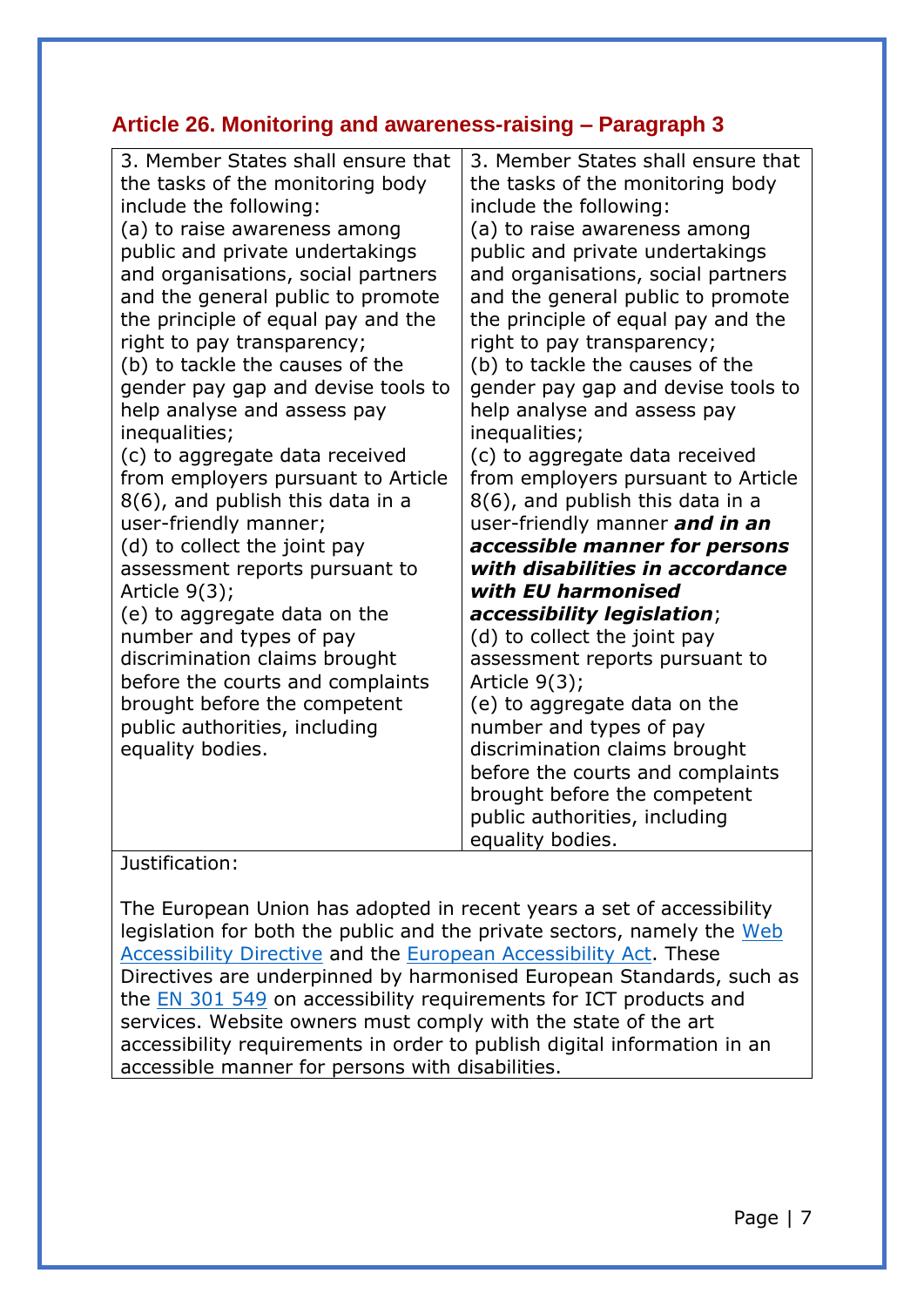### <span id="page-7-0"></span>**Article 28. Statistics**

| Member States shall provide the   | Member States shall provide the   |
|-----------------------------------|-----------------------------------|
| Commission (Eurostat) with up-to- | Commission (Eurostat) with up-to- |
| date gender pay gap data          | date gender pay gap data          |
| annually and in a timely manner.  | annually and in a timely manner.  |
| These statistics shall be broken  | These statistics shall be broken  |
| down by gender, economic          | down by gender, economic          |
| sector, working time (full-       | sector, working time (full-       |
| time/part-time), economic control | time/part-time), economic control |
| (public/private ownership) and    | (public/private ownership),       |
| age and be calculated on an       | disability and age and be         |
| annual basis.                     | calculated on an annual basis.    |

#### Justification:

According to Article 31 of the CRPD, the EU and its Member States have an obligation to "collect appropriate information, including statistical and research data, to enable them to formulate and implement policies to give effect to the CRPD". The information collected must be "disaggregated, as appropriate, and used to help assess the implementation of States Parties' obligations under CRPD and to identify and address the barriers faced by persons with disabilities in exercising their rights." As women with disabilities face both a gender and disability pay gap, we recommend that the Directive requests that the data collected by disaggregated by disability.

#### <span id="page-7-1"></span>**Recital 14**

Article 10 of the Treaty on the Functioning of the European Union provides that, in defining and implementing its policies and activities, the Union shall aim to combat discrimination based on sex, racial or ethnic origin, religion or belief, disability, age or sexual orientation. Article 4 of Directive 2006/54/EC provides that there shall be no direct or indirect discrimination on grounds of sex, notably in relation to pay. Gender based pay discrimination where a victim's sex plays a crucial role can take many different forms in practice. It may involve an intersection of various axes ofdiscrimination or inequality

Article 10 of the Treaty on the Functioning of the European Union provides that, in defining and implementing its policies and activities, the Union shall aim to combat discrimination based on sex, racial or ethnic origin, religion or belief, disability, age or sexual orientation. Article 4 of Directive 2006/54/EC provides that there shall be no direct or indirect discrimination on grounds of sex, notably in relation to pay. Gender based pay discrimination where a victim's sex plays a crucial role can take many different forms in practice. It may involve an intersection of various axes ofdiscrimination or inequality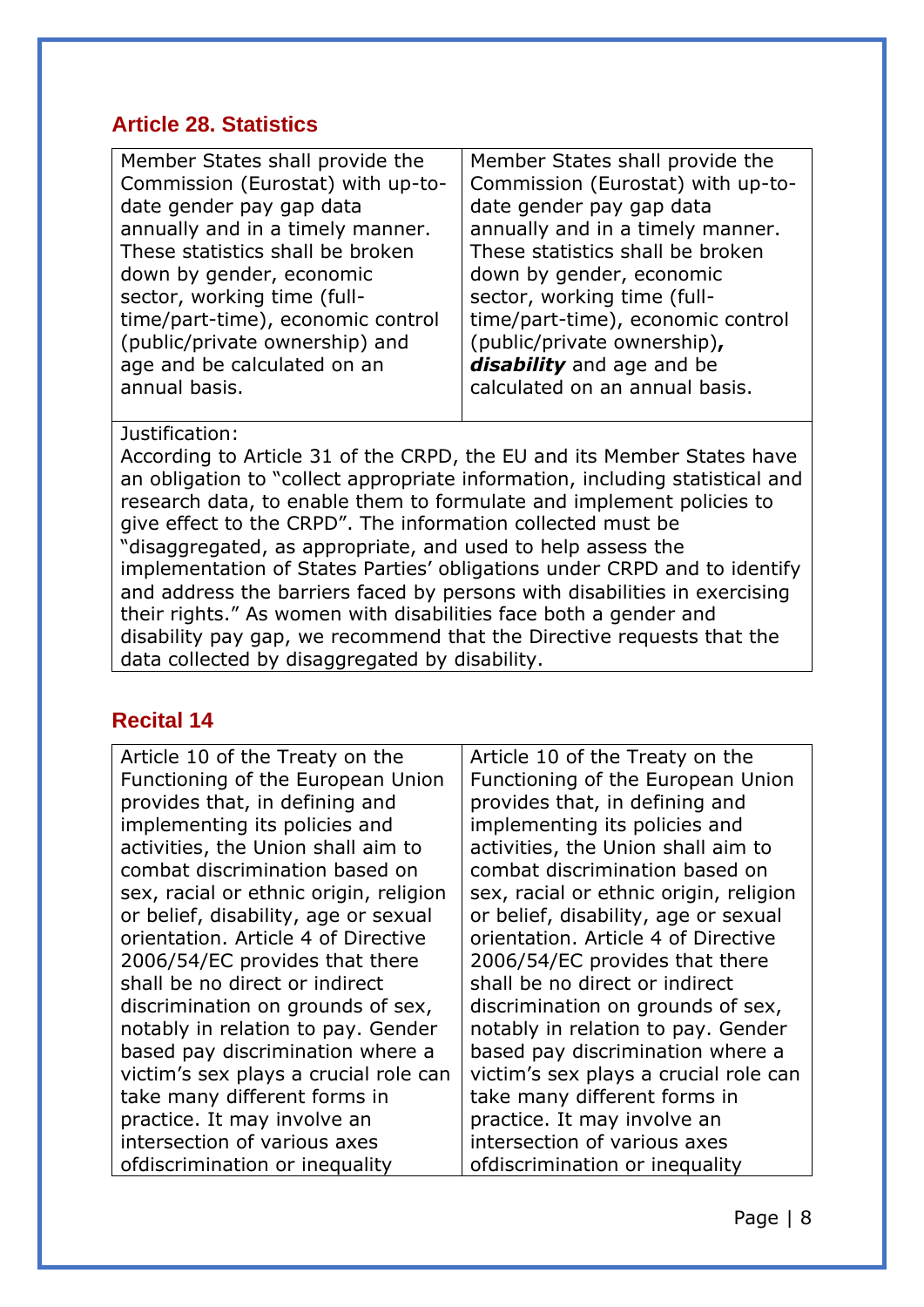where the worker is a member of one or several groups protected against discrimination on the basis of sex, on the one hand, and racial or ethnic origin, religion or belief, disability, age or sexual orientation (as protected under Directive 2000/43/EC or Directive 2000/78/EC), on the other hand. Migrant women are among groups who face such multiple forms of discrimination. This directive should therefore clarify that, in the context of gender-based pay discrimination, such a combination should be taken into account, thus removing any doubt that may exist in this regard under the existing legal framework. This should ensure that the courts or other competent authorities take due account of any situation of disadvantage arising from intersectional discrimination, in particular for substantive and procedural purposes, including to recognise the existence of discrimination, to decide on the appropriate comparator, to assess the proportionality, and to determine, where relevant, the level of compensation awarded or penalties imposed.

where the worker is a member of one or several groups protected against discrimination on the basis of sex, on the one hand, and racial or ethnic origin, religion or belief, disability, age or sexual orientation (as protected under Directive 2000/43/EC or Directive 2000/78/EC), on the other hand. Migrant women *and women with disabilities* are among groups who face such multiple forms of discrimination. This directive should therefore clarify that, in the context of gender-based pay discrimination, such a combination should be taken into account, thus removing any doubt that may exist in this regard under the existing legal framework. This should ensure that the courts or other competent authorities take due account of any situation of disadvantage arising from intersectional discrimination, in particular for substantive and procedural purposes, including to recognise the existence of discrimination, to decide on the appropriate comparator, to assess the proportionality, and to determine, where relevant, the level of compensation awarded or penalties imposed. *This directive should also ensure that the specific obstacles and needs of women with disabilities are taken into account, including in relation to its scope, accessibility of information, right to compensation and data disaggregation in compliance with the UN Convention on the Rights of Persons with Disabilities.* 

Justification: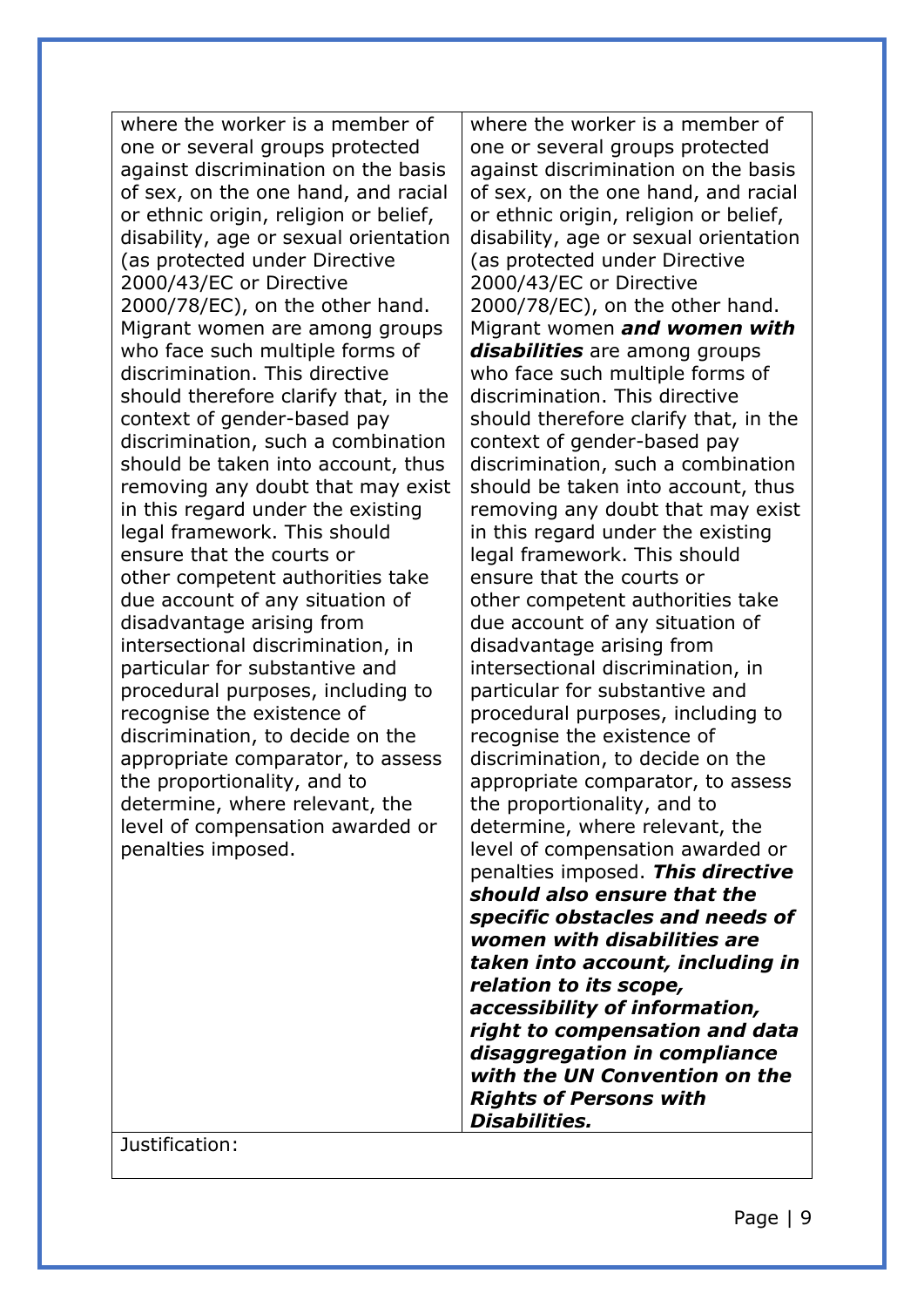The EU and all its Member States have ratified the [UN Convention on](https://www.un.org/development/desa/disabilities/convention-on-the-rights-of-persons-with-disabilities/convention-on-the-rights-of-persons-with-disabilities-2.html)  [the Rights of Persons with Disabilities](https://www.un.org/development/desa/disabilities/convention-on-the-rights-of-persons-with-disabilities/convention-on-the-rights-of-persons-with-disabilities-2.html) (CRPD). Article 6 of the CRPD requires all Parties to take all appropriate measures to ensure the full development, advancement and empowerment of women with disabilities. The issues faced by women with disabilities in employment were highlighted in the European Parliament resolution of 29 November 2018 on the situation of women with disabilities (2018/2685(RSP)), and data on employment rate and earning is available in the [Gender](https://eige.europa.eu/gender-equality-index/2020/domain/work/disability)  [Equality Index 2020.](https://eige.europa.eu/gender-equality-index/2020/domain/work/disability) The Directive should explicitly recognise and address the gender and disability pay gap faced by women with disabilities.

#### <span id="page-9-0"></span>**Recital 20**

The lack of information on the envisaged pay range of a job position creates an information asymmetry which limits the bargaining power of applicants. Ensuring transparency should enable prospective workers to make an informed decision about the expected salary without limiting in any way the employer's or worker's bargaining power to negotiate a salary even outside the indicated range. It would also ensure an explicit and non-gender biased basis for pay setting and would disrupt the undervaluation of pay compared to skills and experience. This transparency measure would also address intersectional discrimination where non-transparent pay settings allow for discriminatory practices on several discrimination grounds. The information to be provided to applicants prior to employment, if not published in a job vacancy notice, could be provided to the applicant prior to the job interview

The lack of information on the envisaged pay range of a job position creates an information asymmetry which limits the bargaining power of applicants. Ensuring transparency should enable prospective workers to make an informed decision about the expected salary without limiting in any way the employer's or worker's bargaining power to negotiate a salary even outside the indicated range. It would also ensure an explicit and non-gender biased basis for pay setting and would disrupt the undervaluation of pay compared to skills and experience. This transparency measure would also address intersectional discrimination where non-transparent pay settings allow for discriminatory practices on several discrimination grounds. The information to be provided to applicants prior to employment, if not published in a job vacancy notice, could be provided to the applicant prior to the job interview by the employer or in a different manner, for instance by the social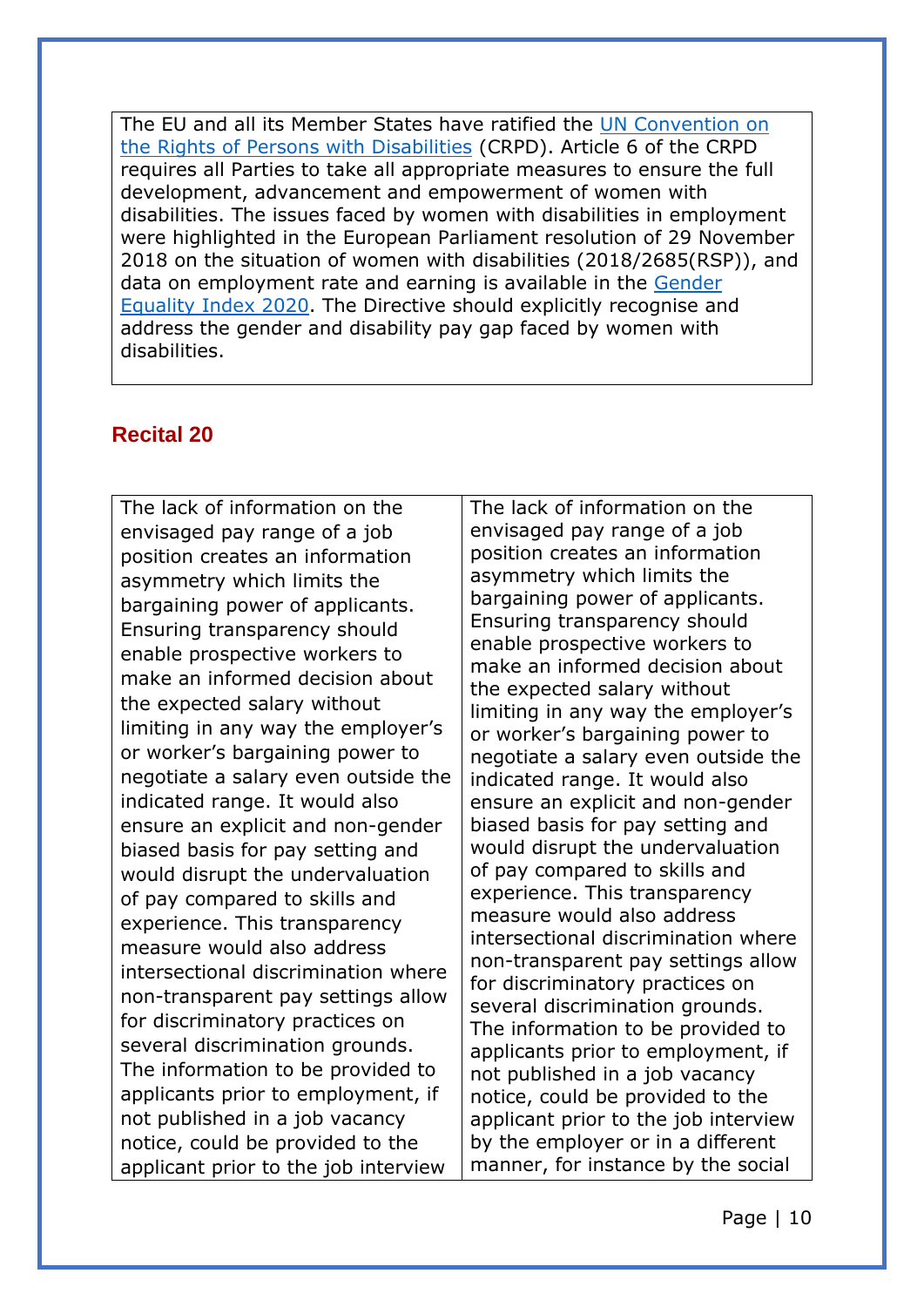| by the employer or in a different  | partners. The information must                                                                                                                                                         |
|------------------------------------|----------------------------------------------------------------------------------------------------------------------------------------------------------------------------------------|
| manner, for instance by the social | be provided in accessible                                                                                                                                                              |
| partners.                          | manner for persons with<br>disabilities in accordance with<br><b>EU harmonised accessibility</b><br>legislation, including Directive<br>(EU) 2016/2102 and Directive<br>(EU) 2019/882. |

#### Justification:

Women with disabilities may face discrimination in accessing information if it is not provided in accessible formats. The European Union has adopted in recent years a set of accessibility legislation for both the public and the private sectors, namely the Web Accessibility Directive and the European Accessibility Act. These Directives are underpinned by harmonised European Standards, such as the EN 301 549 on accessibility requirements for ICT products and services. Website owners must comply with the state of the art accessibility requirements in order to publish digital information in an accessible manner for persons with disabilities.

## <span id="page-10-0"></span>**Recital 32**

| Workers should have the                                                                                                                                                                | Workers should have the                                                                                                                                                                                                                                                                                                                                              |
|----------------------------------------------------------------------------------------------------------------------------------------------------------------------------------------|----------------------------------------------------------------------------------------------------------------------------------------------------------------------------------------------------------------------------------------------------------------------------------------------------------------------------------------------------------------------|
| necessary procedures at their<br>disposal to facilitate the exercise of<br>their right to access justice.<br>National legislation making use of<br>conciliation or the intervention of | necessary procedures at their<br>disposal to facilitate the exercise of<br>their right to access justice.<br>National legislation making use of<br>conciliation or the intervention of                                                                                                                                                                               |
| an equality body compulsory or<br>subject to incentives or penalties<br>should not prevent parties from<br>exercising their right of access to<br>court.                               | an equality body compulsory or<br>subject to incentives or penalties<br>should not prevent parties from<br>exercising their right of access to<br>court. Member States should<br>ensure that women with<br>disabilities, including those<br>under substituted decision-<br>making mechanisms, have<br>access to justice and remedy<br>on an equal basis with others. |

#### Justification:

Women with disabilities face barriers in accessing justice, especially those who are under substituted decision-making mechanisms such as guardianship and curatorship, and may be pay below the minimum wage and face both disability and gender pay gap. Member States must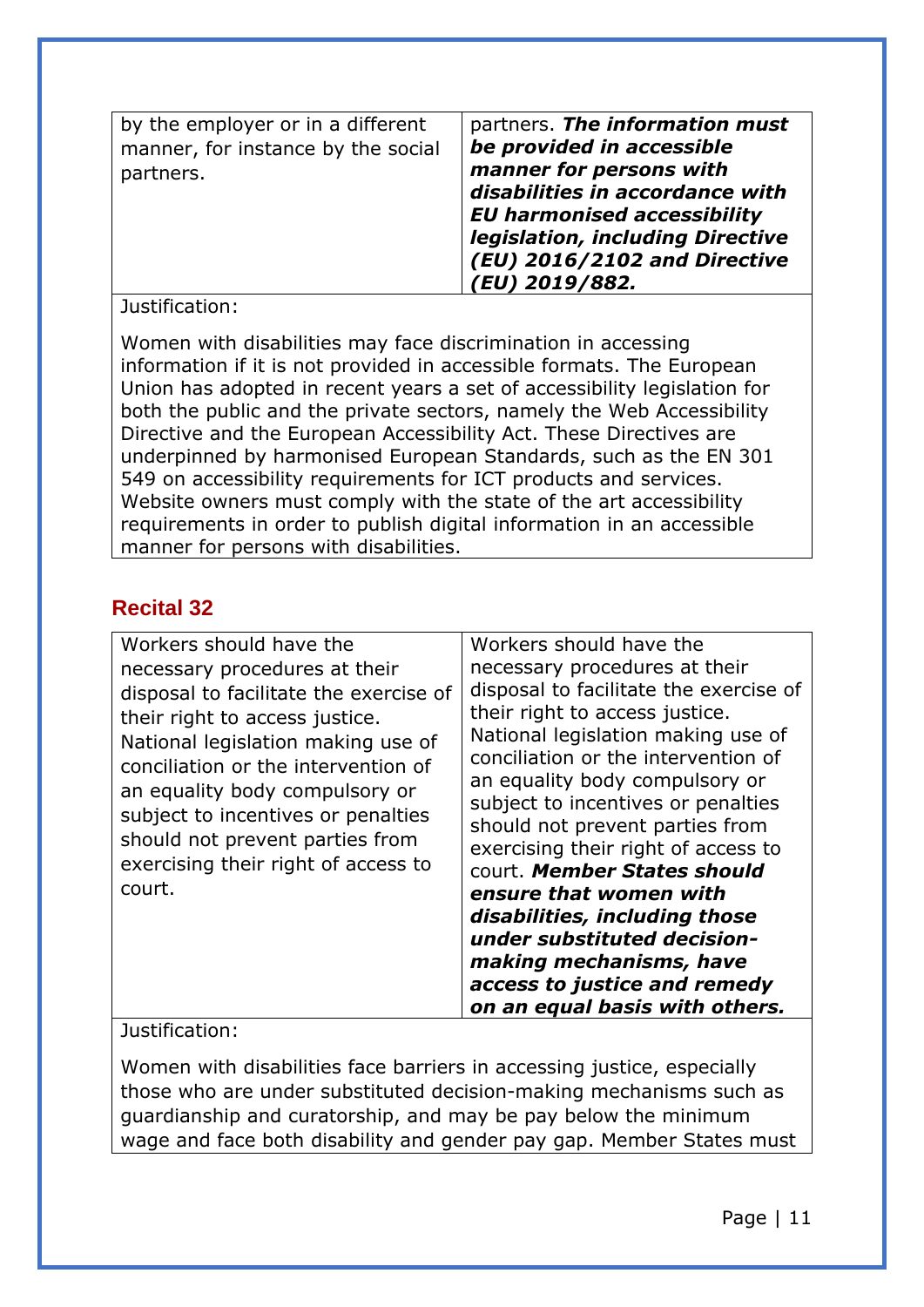ensure that women with disabilities have equally access to justice and remedy than other women in compliance with article 13 of the CRPD.

## <span id="page-11-0"></span>**Recital 49**

Compiling wage statistics broken down by gender and providing the Commission (Eurostat) with accurate and complete statistics is essential for analysing and monitoring changes in the gender pay gap at Union level. Council Regulation (EC) No 530/199959 requires Member States to compile four-yearly structural earnings statistics at micro level that provide harmonized data for the calculation of the gender pay gap. Annual high-quality statistics could increase transparency and enhance monitoring and awareness of gender pay inequality. The availability and comparability of such data is instrumental for assessing developments both at national level and throughout the Union.

Compiling wage statistics broken down by gender*, disability and age,* and providing the Commission (Eurostat) with accurate and complete statistics is essential for analysing and monitoring changes in the gender pay gap at Union level. Council Regulation (EC) No 530/199959 requires Member States to compile four-yearly structural earnings statistics at micro level that provide harmonized data for the calculation of the gender pay gap. Annual high-quality statistics could increase transparency and enhance monitoring and awareness of gender pay inequality. The availability and comparability of such data is instrumental for assessing developments both at national level and throughout the Union.

#### Justification:

According to Article 31 of the CRPD, the EU and its Member States have an obligation to "collect appropriate information, including statistical and research data, to enable them to formulate and implement policies to give effect to the CRPD". The information collected must be "disaggregated, as appropriate, and used to help assess the implementation of States Parties' obligations under CRPD and to identify and address the barriers faced by persons with disabilities in exercising their rights." As women with disabilities face both a gender and disability pay gap, we recommend that the Directive requests that the data collected by disaggregated by disability.